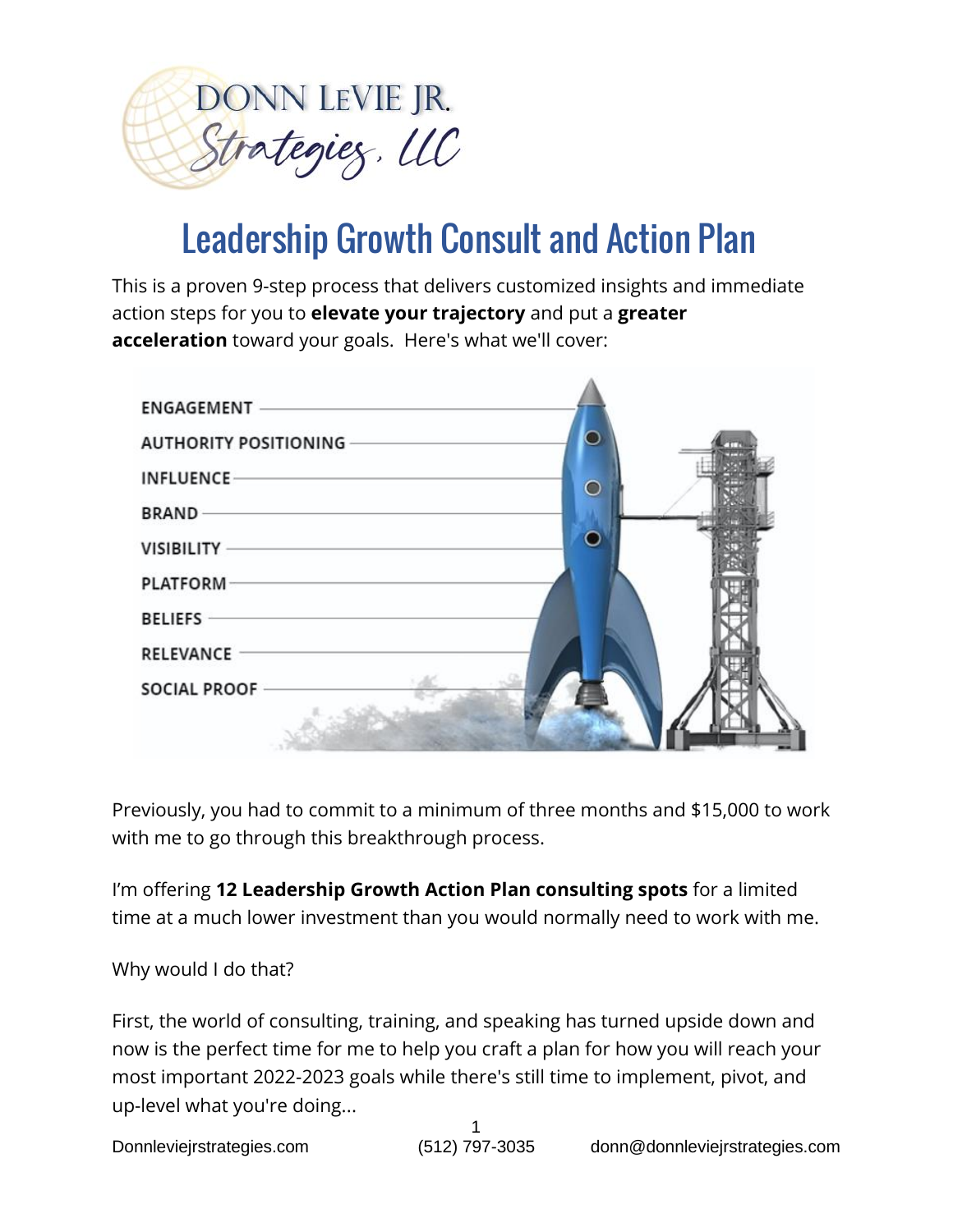

But also, it's great to see the look on your face when we land on the exact thing(s) you need to DO so that you reach your most important goals. Sometimes these are obvious [to me but not you] and, frankly, sometimes we're BOTH surprised at their simplicity and their potential to generate BIG results for you much more quickly than you think.

Sound interesting? Take a look at the following details, then book your session at the bottom of this page.

# A POTENT SHOT IN THE ARM OF CLARITY, CONFIDENCE, AND LEADERSHIP GROWTH

The goal of the **ATLAS assessment** (*Annual Trajectory and Leadership Acceleration Strategy*), our call, and the action plan we'll create is to give you total clarity about the best path forward for your leadership and career growth and remove major obstacles that might get in the way so that you can:

- Grow your influence and visibility by sharing and doing what is most fulfilling and unique to you
- Engage with hard-to-reach decision makers using strategies that result in conversations
- Craft your positioning and packaging to stand out and convey your value in a compelling way
- Generate momentum with your visibility and influence on a more consistent basis
- Create an aligned action plan that is easy, effortless, and enjoyable to YOU and doesn't follow a cookie cutter formula
- Shift your leadership/career growth model to better support your strengths, personality, and preferences
- Create a straight-line path to your personal, professional, income, lifestyle, and freedom goals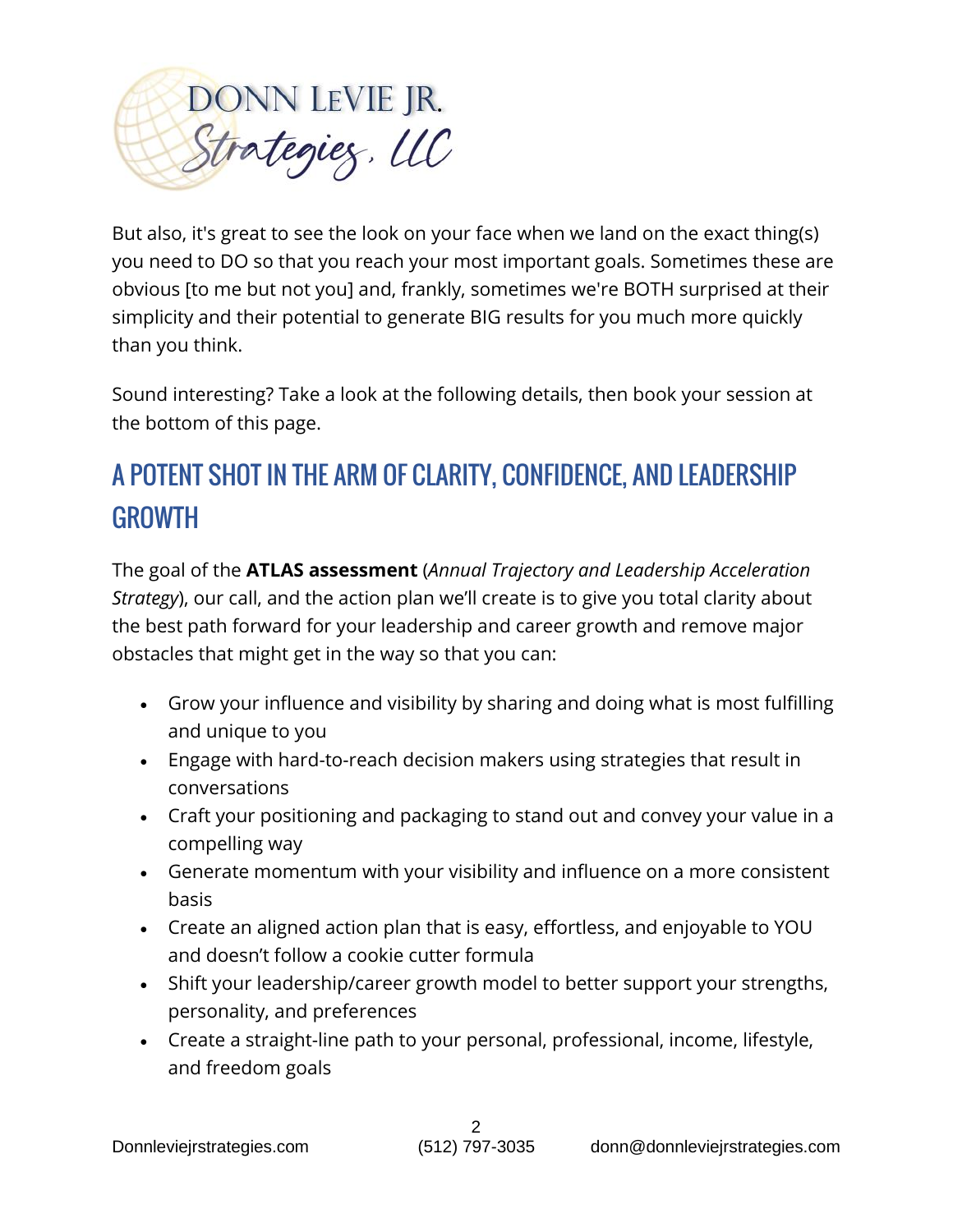

That sounds like a lot of things from a single consulting session, right? We might not hit all of them - but we WILL hit the ones that matter most to you -- and the ones most likely to move the needle on your reach and revenue. Typically, there are 1-3 key issues or shifts that, when we drill deep into them, will unlock major untapped potential in every aspect of your leadership brand and career.

#### THIS IS FOR YOU IF…

…You are an aspiring or established leader or executive and any of the following resonate with you:

- You feel unclear about what's next in your leadership trajectory and the best way to make it happen
- You know you are ready for bigger things with your leadership and brand but feel stuck getting there
- You want outside perspective to help you identify the things you might be missing because you are too close to your own path
- You have a ton of opportunities, ideas, and assets, but are unclear about how to tie it all together to get the greatest results and make the biggest impact

#### THIS IS HOW IT WORKS…

- **1.** Book a call time on my personal calendar on available days.
- secured. **2.** Fill out the ATLAS assessment that I'll personally email you once your spot is
- **3.** Attend the call:
	- As we begin, I may have a few more clarifying questions for you
	- Then we'll dive into discussing your ATLAS results and my recommendations
	- You can ask any questions you have for me as well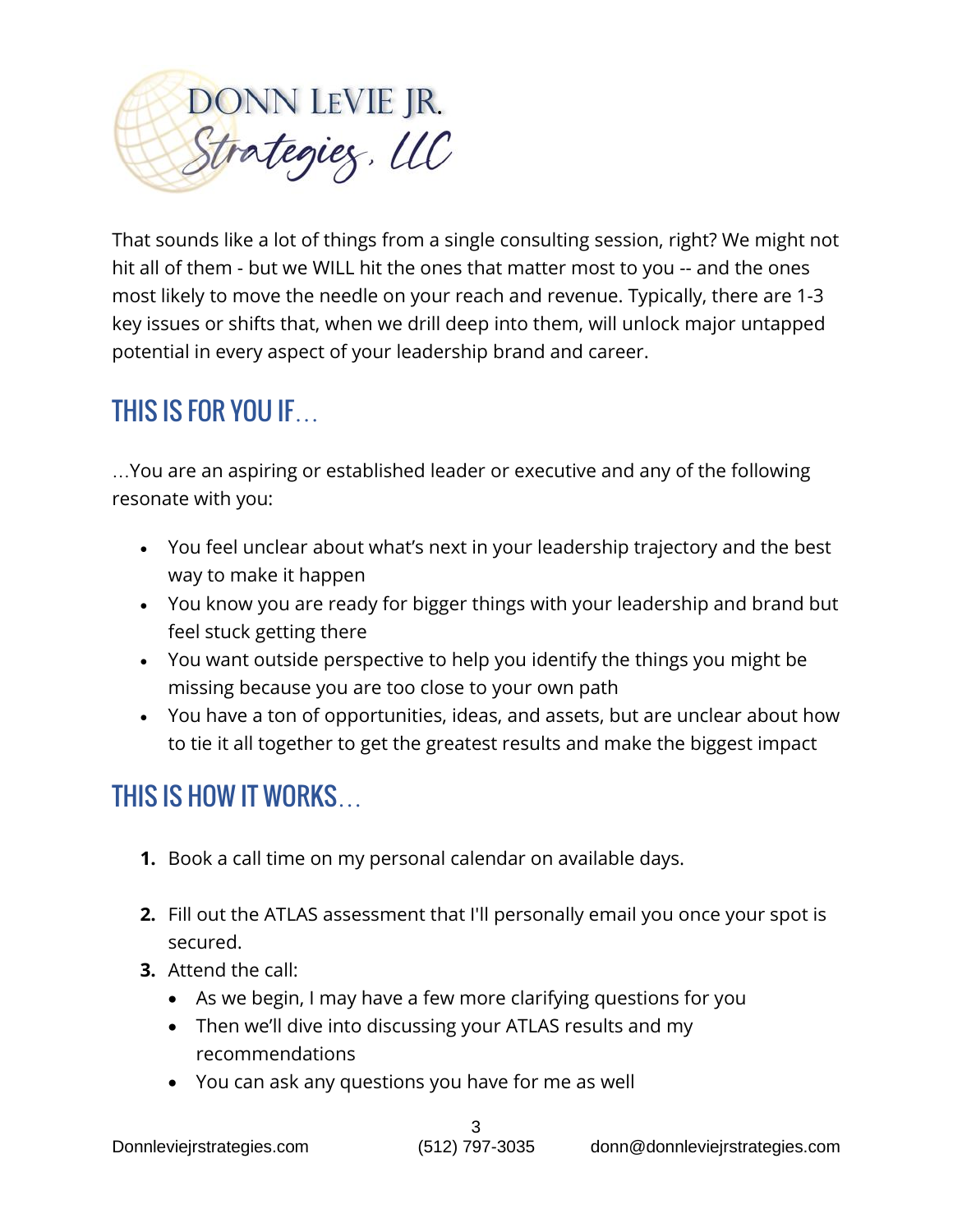

- **4.** Receive a recording of our call so you can review, refine your notes, prioritize, and implement your plan
- **5.** Take action and start seeing personal, professional, and financial results fast

# GAIN INSIGHTS AND SEE RESULTS IMMEDIATELY

I'll immediately send you my ATLAS assessment to fill out. Many clients tell me that just this process alone gives them a new sense of clarity, confidence, and control.

Then, we can do our call right away or anytime before December 1. You'll book a time on my calendar that works best for you.

Keep in mind, I've set aside a **limited number of time blocks for these sessions**. They are booked on a first come, first served basis.

# HERE'S WHAT YOU GET WITH YOUR CONSULTATION

Your 2021-2022 **Leadership Growth Consultation** includes:

- **ATLAS Assessment.** You'll fill this out and return it to me at least 24 hours before our scheduled consultation; then I'll look it over before we talk to identify key issues, your biggest opportunities, and the best path forward for you and your business.
- **60-Minute Consultation Call**. Thanks to the ATLAS assessment, we can get a lot done in a short time because I'll already be up to speed on your leadership and which of the 9 areas need the most improvement.
- **7 Days Follow Up Consulting via Email.** So you can get any clarification, further answers to questions, or feedback as you start implementing the action plan we created for you.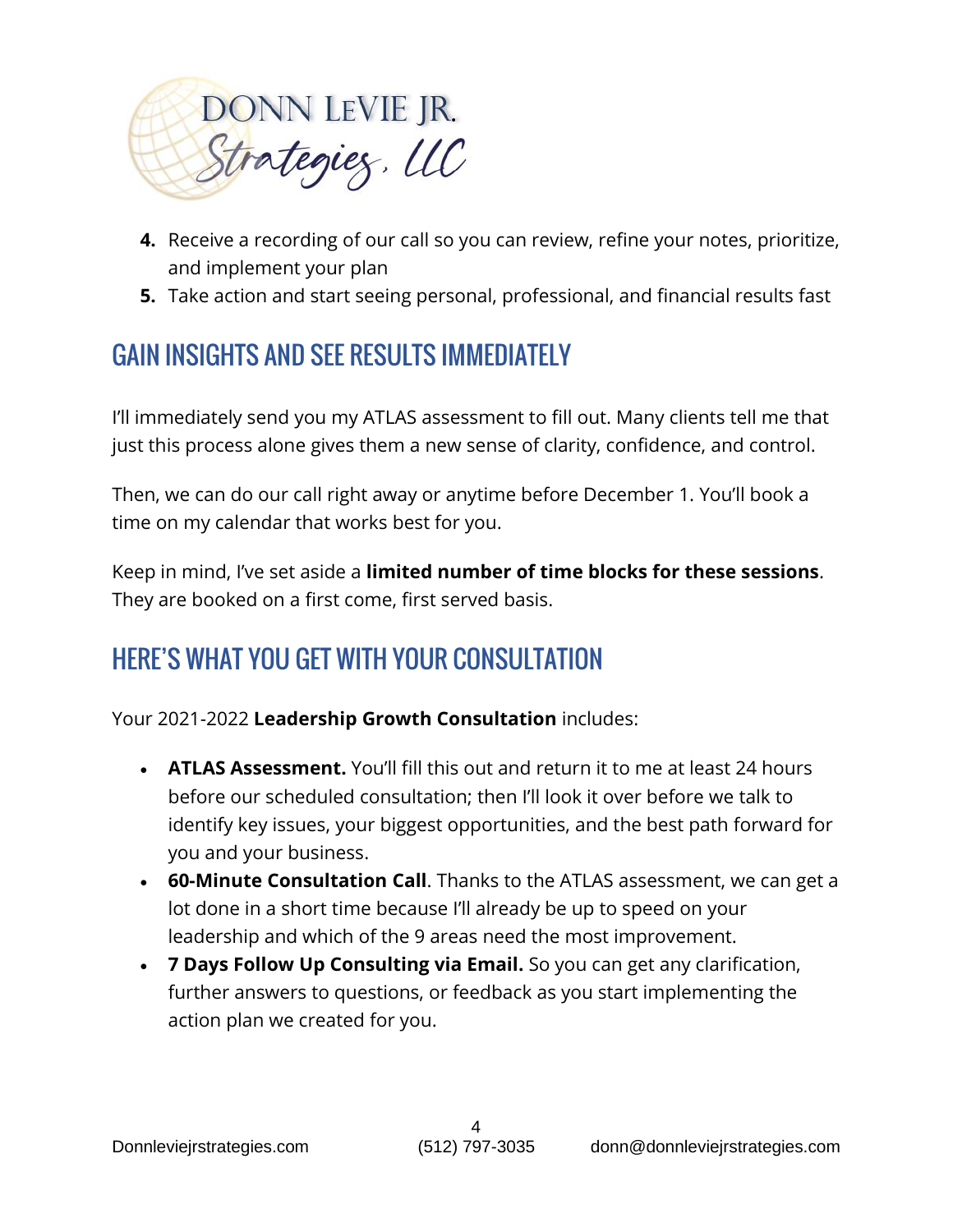

- **Action Plan.** Specific recommendations of actions to take, things to focus on, and possibly things to let go of so that you reach your most important goals and overcome your biggest challenges as fast as possible.
- **Brand Building Tool Kit.** (If applicable) I'll give you specific strategies to elevate your leadership brand and expertise in channels where you'll get heard and get noticed.
- **Resources and Recommendations.** As-needed resources plus any recommended tools, tech, or service providers that will help accelerate your results.
- **Connection/Introductions.** If appropriate, I'll list anyone I can connect you with from my personal network to help accelerate your goals. I've worked hard to build my network and reputation and can put those into service for you.

## 100% MONEY BACK GUARANTEE…

My priority is to help you realize your vision, generate greater impact, and grow your income in a way that best fits your unique goals, values, and strengths.

However, If I'm not able to give you specific recommendations and feedback that you feel are worth far more than the amount you've invested, I'll refund your money or hop on another call with you. It's your choice. No questions asked. Just let me know within 48 hours of our call.

#### ONLY 12 SPOTS AVAILABLE

I've only set aside enough time in my schedule to do 12 of these calls. I need to reserve time for my current clients and other projects.

As soon as the spots are sold out, I will update this page to indicate the offer is closed.

Time slots are on a first come, first served basis.